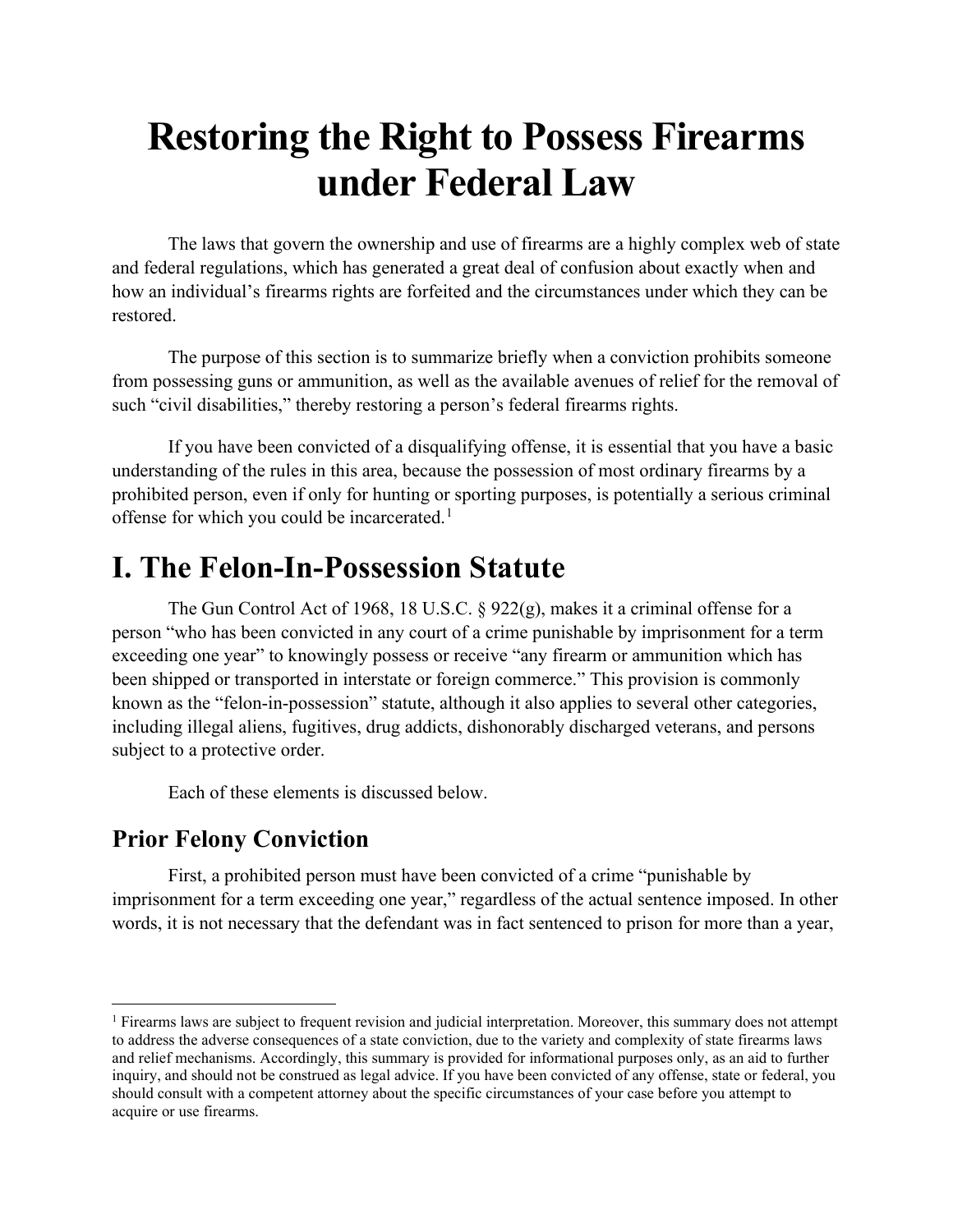but only that the maximum authorized penalty for the offense of conviction is more than one year's imprisonment. Under federal law, any such offense is classified as a "felony."

If the maximum authorized penalty is one year or less, then the offense is classified as a "misdemeanor" and a conviction does not give rise to a firearms disability, unless it was "misdemeanor crime of domestic violence." 18 U.S.C.  $\S$  922(g)(9). Section 921(a)(33) defines this term as a misdemeanor offense, such as a simple assault, that involves "the use or attempted use of physical force, or the threatened use of a deadly weapon, committed by a current or former spouse, parent, or guardian of the victim, by a person with whom the victim shares a child in common, by a person who is cohabiting with or has cohabited with the victim as a spouse, parent, or guardian, or by a person similarly situated to a spouse, parent, or guardian of the victim." Although these are typically state offenses, it is possible to be convicted of a misdemeanor crime of domestic violence in federal court.

The President's authority to pardon "offenses against the United States" includes violations of the criminal code of the District of Columbia. Although the District of Columbia has no general statute that defines the term "felony," the local courts have defined it to mean "any offense for which the maximum penalty provided for the offense is imprisonment for more than one year; generally, all other crimes are misdemeanors." Hence, the same rules apply to those convicted in the Superior Court of the District of Columbia.

The President is also authorized to pardon military convictions. The Uniform Code of Military Justice does not classify offenses as "felonies" or "misdemeanors." However, under military law, only general courts-martial are authorized to impose a penalty of confinement for more than one year. Thus, a conviction for any offense punishable by imprisonment for a term exceeding one year, which has been referred to a general court-martial, is the functional equivalent of a felony and can serve as a predicate conviction for purposes of  $922(g)(1)$ .

The effect of the statute, then, is to impose a permanent lifetime firearms disability on anyone convicted of a disqualifying offense, regardless of whether the underlying facts involved the misuse of a weapon or assaultive behavior. For example, filing a false tax return carries a maximum penalty of three years' imprisonment and is thus sufficient to trigger the lifetime ban. The only types of felonies that do not have this consequence are "antitrust violations, unfair trade practices, restraints of trade, or other similar offenses relating to the regulation of business practices."

#### **Knowing Possession of a Firearm**

The second requirement for conviction under the felon-in-possession statute is that the weapon in question must be defined under federal law as a "firearm" or as "ammunition." However, these definitions are quite broadly written and, unlike some state laws, cover not only handguns, but also most rifles and shotguns. Thus, a "firearm" is defined as "any weapon . . .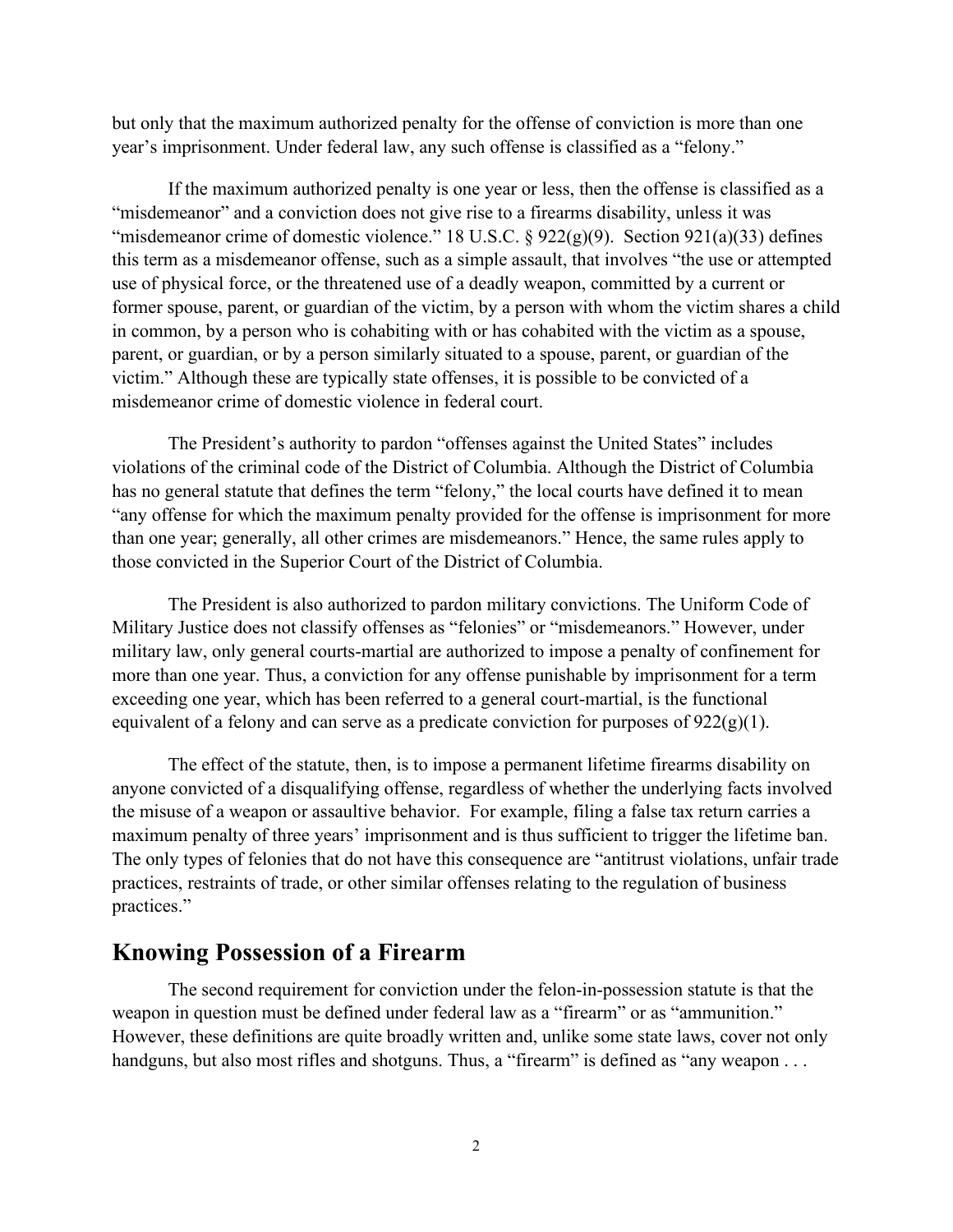which will or is designed to or may readily be converted to expel a projectile by the action of an explosive." 18 U.S.C. § 9[2](#page-2-0)1(a)(3).<sup>2</sup>

Strictly speaking, the legally operative part of a firearm is the "frame" or "receiver." This is the part of the weapon that is designed to hold the firing mechanism in place, to which is attached the grip, trigger housing, stock, barrel, and so on. Hence, a collection of parts that appears to be a weapon does not qualify as a firearm if it lacks a receiver. On the other hand, an inoperable or broken weapon generally does qualify as a firearm, at least if it can be readily restored to a functional condition.

Generally speaking, there are two exceptions to this definition: (1) an "antique firearm" manufactured before 1898, or a replica thereof; and (2) a "muzzle loading" rifle, shotgun, or pistol, "which is designed to use black powder . . . and which cannot use fixed ammunition." If a weapon is composed of a receiver that was manufactured before 1898 and one or more newer parts, then it qualifies as an unregulated antique firearm.

Ammunition is defined under the statute as "ammunition or cartridge cases, primers, bullets, or propellant powder designed for use in any firearm." 18 U.S.C. § 921(a)(17)(A). As this definition makes clear, any one of the component parts of ammunition is sufficient to qualify as "ammunition" under the statute.

#### **In or Affecting Commerce**

The third element requirement for conviction under the felon-in-possession statute is that the defendant's possession of the firearm or ammunition in question was "in or affecting interstate or foreign commerce." This element merely requires the government to make the minimal showing that the firearm at issue crossed a state or international boundary at some point prior to its possession by the defendant, which is true of most commercially available firearms and ammunition. It does not require proof that the defendant himself traveled across a state or international boundary in possession of the firearm. Nor is it necessary to prove that the defendant was aware that the firearm had crossed such a boundary.

Finally, although not technically an element of the offense, it is important to stress that the government generally does not have to prove that a defendant had actual knowledge of his status as a felon or that his possession of a firearm was illegal, but only that he was a prohibited person who knowingly possessed a "firearm" or "ammunition" as those terms are defined under

<span id="page-2-0"></span><sup>2</sup> The definition of a firearm also includes a silencer or a muffler and any "destructive device," such as a grenade, rocket launcher, or bomb. 18 U.S.C. § 921(a)(3). In addition, the National Firearms Act of 1934 prohibits anyone from, among other things, possessing a machine gun or a short-barreled shotgun or rifle without proper registration. These firearms are defined in 26 U.S.C. § 5845.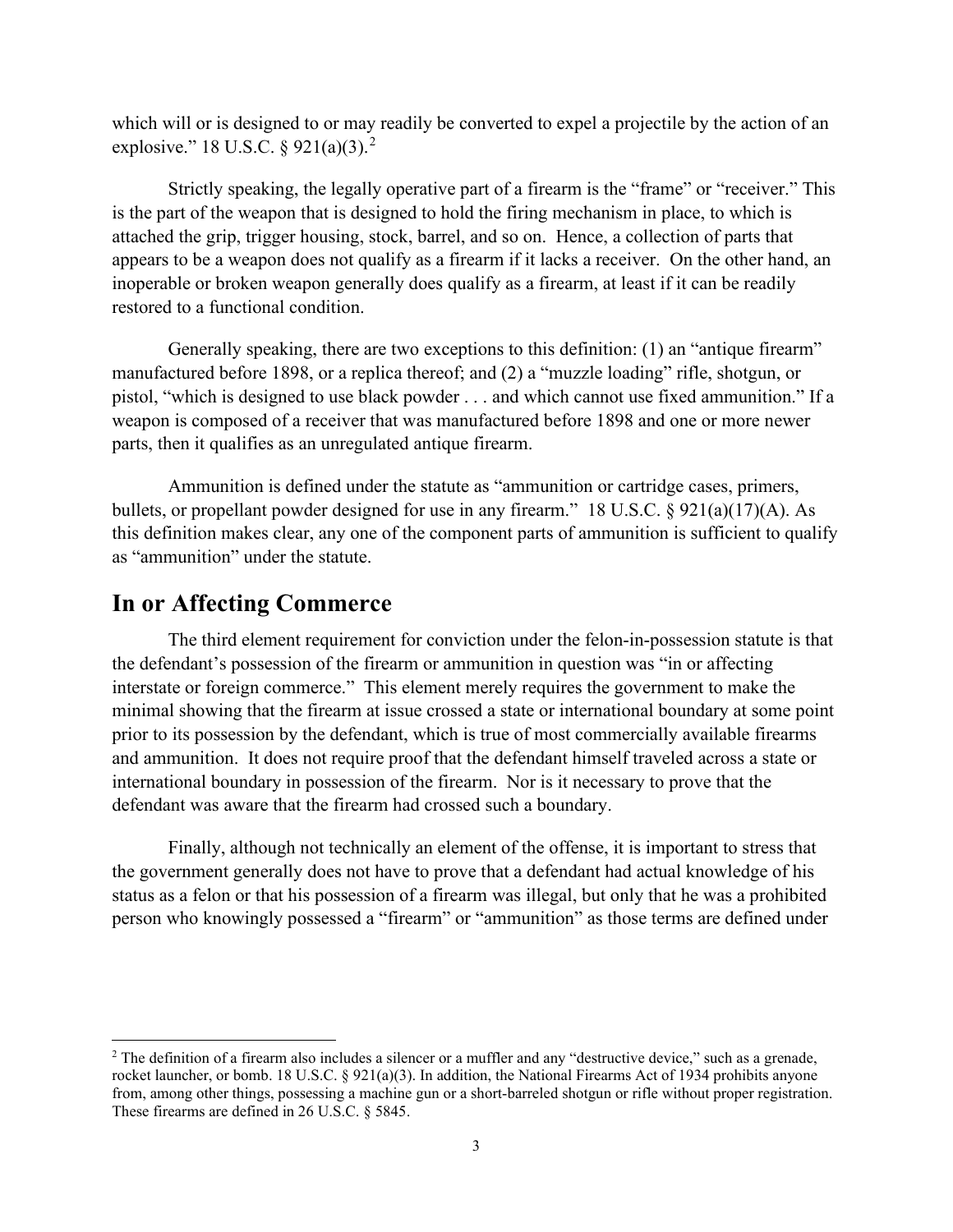federal law. *United States v. Langley*, 62 F.3d 602 (4th Cir. 1995); *United States v. Dancy*, 861 F.2d 77 (5th Cir. 1988).[3](#page-3-0)

## **II. Removal of Federal Firearms Disabilities**

Through a convoluted series of events, if you have been convicted of a disqualifying federal or military offense, the only method currently available for obtaining relief from the resulting firearms disability is a presidential pardon.<sup>[4](#page-3-1)</sup>

In 1986, Congress amended the Gun Control Act with the passage of the Firearms Owners Protection Act (FOPA), which was the first comprehensive reform of the federal firearm laws in nearly twenty years. The FOPA clarified a variety of anomalies in the existing law, including that the definition of a "felony conviction" must be "determined in accordance with the law of the jurisdiction in which the proceedings were held." This is the so-called "choice of law clause."

The FOPA further provides that "[a]ny conviction which has been expunged or set aside or for which a person has been pardoned or has had civil rights restored shall not be considered a conviction" for purposes of the felon-in-possession statute. This is the so-called "exemption clause." It means that a prohibited person's firearms disability is removed if his civil rights have been fully restored through any of the enumerated relief mechanisms.

The United States Supreme Court finally resolved this question in *Beecham v. United States*, 511 U.S. 368 (1994), which holds that the restoration of firearms rights, like the classification of the offense, is governed by the law of the convicting jurisdiction. Thus, if a person is convicted of a disqualifying federal or military offense, his firearms rights must be restored through a federal relief mechanism. It follows that a state restoration of civil rights does not remove a federal felon's firearms disability, even if it specifically restores his firearms rights under state law, as some federal courts had previously held. After *Beecham*, a federally convicted person will be hard-pressed to claim that he reasonably believed that a state restoration of rights permitted him to possess firearms.

<span id="page-3-0"></span><sup>&</sup>lt;sup>3</sup> There is a limited exception to this rule if the defendant is unintentionally "entrapped" by relying on the advice of a federally licensed gun dealer who erroneously informs him that he is permitted to possess a firearm. *United States v. Tallmadge*, 829 F.2d 767 (9th Cir. 1987). However, the federal ban on firearms possession for a felony conviction is so widely known that this defense will rarely be a viable option. *United States v. Brebner*, 951 F.2d 1017 (9th Cir. 1990) (estoppel defense to federal firearms charge only available when defendant can demonstrate that he reasonably relied on the erroneous advice of a federal agent authorized to give such advice); *see also United States v. Etheridge*, 932 F.2d 318 (4th Cir. 1991) (estoppel defense rejected based on erroneous advice of state trial judge).

<span id="page-3-1"></span><sup>4</sup> For a catalogue of the many other civil disabilities that arise under federal law as a result of a felony conviction, *see*, *e.g.*, Internal Exile: Collateral Consequences of Conviction under Federal Laws and Regulations (Washington, DC: American Bar Association, 2009).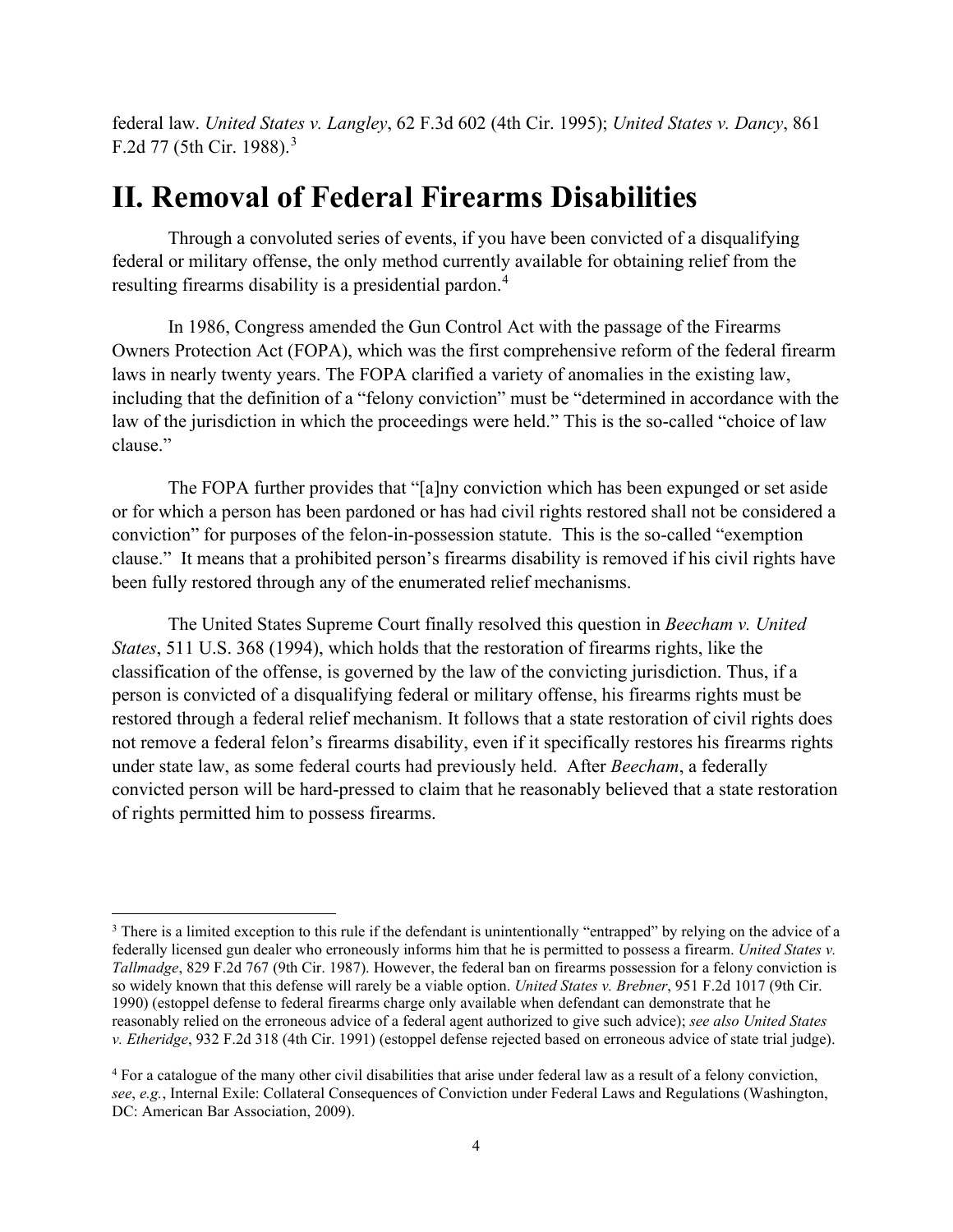Unlike many states, the federal criminal code contains no provision for the expungement of a felony conviction.<sup>[5](#page-4-0)</sup> In the original statutory scheme, Congress did create an administrative procedure specifically designed to grant relief from firearms disabilities to deserving persons. Under this provision, a prohibited person could petition the Secretary of the Treasury for relief from firearms disabilities. 18 U.S.C. § 925(c).<sup>[6](#page-4-1)</sup> The Secretary delegated the exclusive authority to act on such requests to the Director of the Bureau of Alcohol, Tobacco and Firearms, who would grant the petition "if it [was] established to [his] satisfaction . . . that the circumstances regarding the disability, and the applicant's record and reputation, are such that the applicant will not be likely to act in a manner dangerous to public safety, and that the granting of the relief would not be contrary to the public interest." 27 C.F.R. § 178.144(d). If the Director denied the petition, the applicant was entitled to seek judicial review of the decision in a United States district court.

While this provision remains on the books, as a practical matter, the procedure it outlines is no longer available. Since 1992, Congress has prohibited the agency from expending any appropriated funds to investigate or act upon applications for relief from firearms disabilities. Moreover, the United States Supreme Court has held that the agency's refusal to adjudicate such applications, pursuant to the congressional funding ban, does not amount to a "denial" of the request. As a result, the district courts are without jurisdiction to review the agency's failure to act.

Accordingly, a person with a disqualifying conviction remains subject to the federal firearms disability until his civil rights are restored through a federal, not a state, procedure. And, given the current state of the law, a full and unconditional presidential pardon is the only available mechanism for restoring firearms rights for federal and military offenders.

### **Final Note of Caution for Military Defendants**

As noted above, Section 922(g) prohibits firearms possession by several different categories of persons, and a defendant may be charged with being more than one type of prohibited person. Thus, if a person is convicted in a general court-martial and receives a dishonorable discharge or a dismissal, he is prohibited from possessing firearms under both

<span id="page-4-0"></span><sup>&</sup>lt;sup>5</sup> The only existing expungement provision under federal law is limited to certain misdemeanor drug possession offenses. The Federal First Offender Act (FFOA) applies to first-time drug offenders who are convicted of simple possession. If the defendant was less than 21 years old at the time of the offense, the court is authorized to expunge the conviction after the successful completion of a probationary period. Under the FFOA, the effect of an expungement is to restore the defendant "in the contemplation of the law, to the status he occupied before such arrest or institution of criminal proceedings." 18 U.S.C. § 3607. In March 2009, Rep. Charles Rangle (D-NY) introduced H.R. 1529, The Second Chance for Ex-offenders Act, which would amend the federal criminal code to permit first-offenders to petition a district court for the expungement of nonviolent felony offenses. The prospects for passage of the bill are uncertain.

<span id="page-4-1"></span><sup>6</sup> After the events of September 11, 2001, the Bureau of Alcohol, Tobacco and Firearms was transferred to the Justice Department and renamed the Bureau of Alcohol, Tobacco, Firearms, and Explosives. The current version of Section 925(c) thus states that the Attorney General has the ultimate authority to review such petitions, although the delegation to the Director remains unchanged.